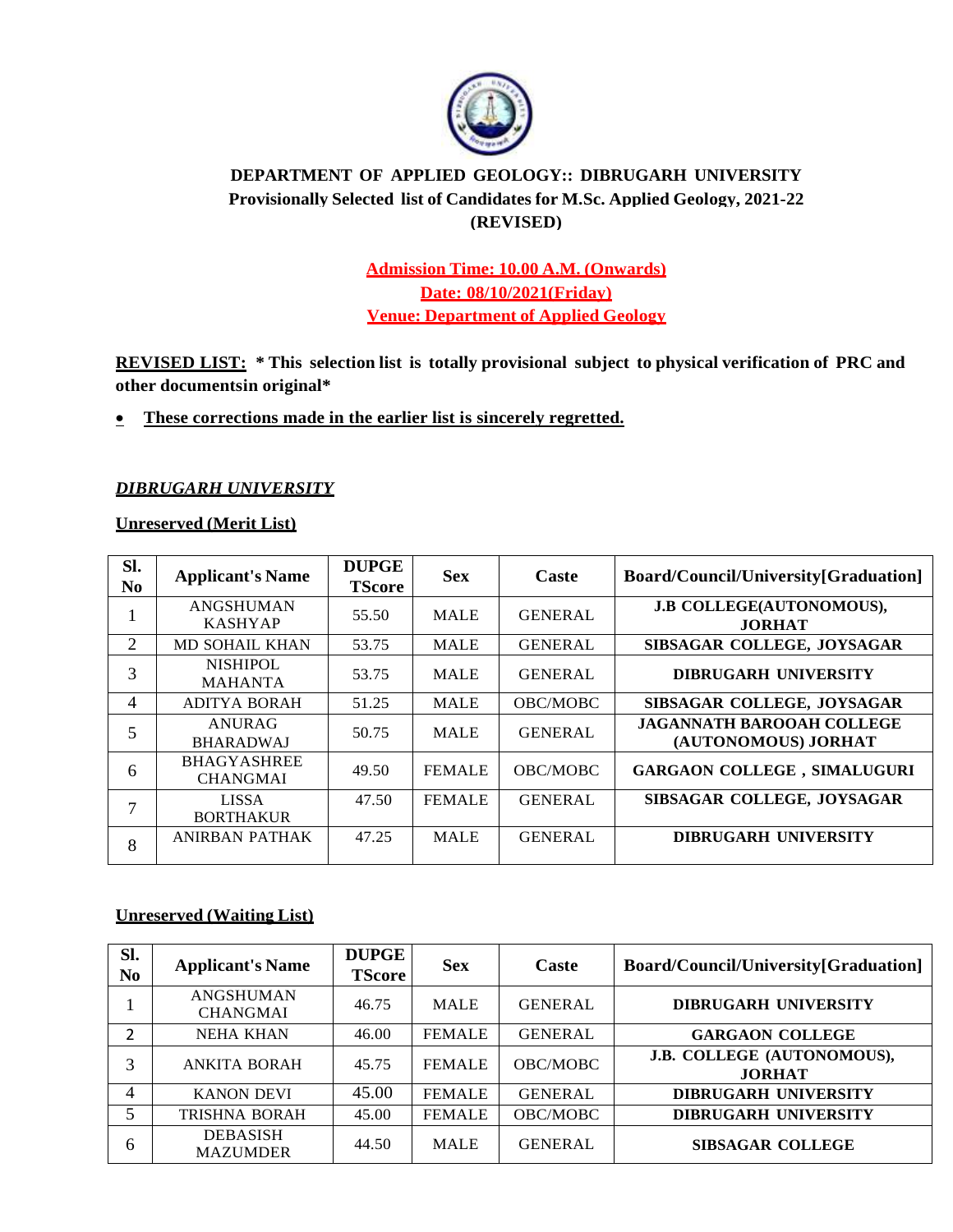# **Sons and Daughters of Dibrugarh University Employees**

| Sl.<br>N <sub>0</sub> | <b>Applicant's Name</b>       | <b>DUPGE</b><br><b>TScore</b> | <b>Sex</b>  | Caste          | Board/Council/University[Graduation] |
|-----------------------|-------------------------------|-------------------------------|-------------|----------------|--------------------------------------|
|                       | ABHIJIT<br><b>CHAKRABORTY</b> | 26.25                         | <b>MALE</b> | <b>GENERAL</b> | <b>DIBRUGARH UNIVERSITY</b>          |

# **OBC/MOBC (Merit List )**

| Sl. | <b>Applicant's Name</b>        | <b>DUPGE</b><br><b>TScore</b> | <b>Sex</b>    | Caste          | Board/Council/University[Graduation]        |
|-----|--------------------------------|-------------------------------|---------------|----------------|---------------------------------------------|
|     | <b>ANKITA BORAH</b>            | 45.75                         | <b>FEMALE</b> | OBC/MOBC       | J.B. COLLEGE (AUTONOMOUS),<br><b>JORHAT</b> |
|     | <b>TRISHNA</b><br><b>BORAH</b> | 45.00                         | <b>FEMALE</b> | <b>OBC/MOB</b> | <b>DIBRUGARH UNIVERSITY</b>                 |

# **OBC/MOBC (Waiting List)**

| SI.<br>No | <b>Applicant's Name</b>            | <b>DUPGET</b><br><b>Score</b> | <b>Sex</b>    | Caste           | Board/Council/University[Gradua<br>tion]   |
|-----------|------------------------------------|-------------------------------|---------------|-----------------|--------------------------------------------|
|           | <b>ANTARIKHYA</b><br><b>CHETIA</b> | 44.25                         | <b>FEMALE</b> | OBC/MOBC        | <b>JAGANNATH BAROOAH</b><br><b>COLLEGE</b> |
| $\bigcap$ | PRODIP SINGH                       | 42.25                         | <b>MALE</b>   | OBC/MOBC        | <b>GARGOAN COLLEGE</b>                     |
| 2         | <b>ANUJ GOGOI</b>                  | 41.25                         | <b>MALE</b>   | OBC/MOBC        | <b>JAGANNATH BAROOAH</b><br><b>COLLEGE</b> |
| 4         | NILUTPAL GOGOI                     | 40.50                         | <b>MALE</b>   | <b>OBC/MOBC</b> | <b>DIBRU COLLEGE</b>                       |

# **ST (P) (Merit List)**

| Sl.<br>N <sub>0</sub> | <b>Applicant's Name</b>                   | <b>DUPGE</b><br><b>TScore</b> | <b>Sex</b>  | Caste | Board/Council/University[Graduation] |
|-----------------------|-------------------------------------------|-------------------------------|-------------|-------|--------------------------------------|
|                       | <b>MANASH PRATIM</b><br><b>BARGHIYARY</b> | 40.75                         | <b>MALE</b> | ST(P) | SIBSAGAR COLLEGE, JOYSAGAR           |

#### **ST (P) (Waiting List)**

| Sl.<br>No | <b>Applicant's Name</b>     | <b>DUPGE</b><br><b>TScore</b> | <b>Sex</b>    | Caste | Board/Council/University[Graduation] |
|-----------|-----------------------------|-------------------------------|---------------|-------|--------------------------------------|
|           | DIKHA BOKALIAL              | 34.50                         | <b>FEMALE</b> | ST(P) | <b>SIBSAGAR COLLEGE</b>              |
|           | PRACHUJYA<br>PROTIM SONOWAL | 29.50                         | <b>MALE</b>   | ST(P) | <b>DIBRUGARH UNIVERSITY</b>          |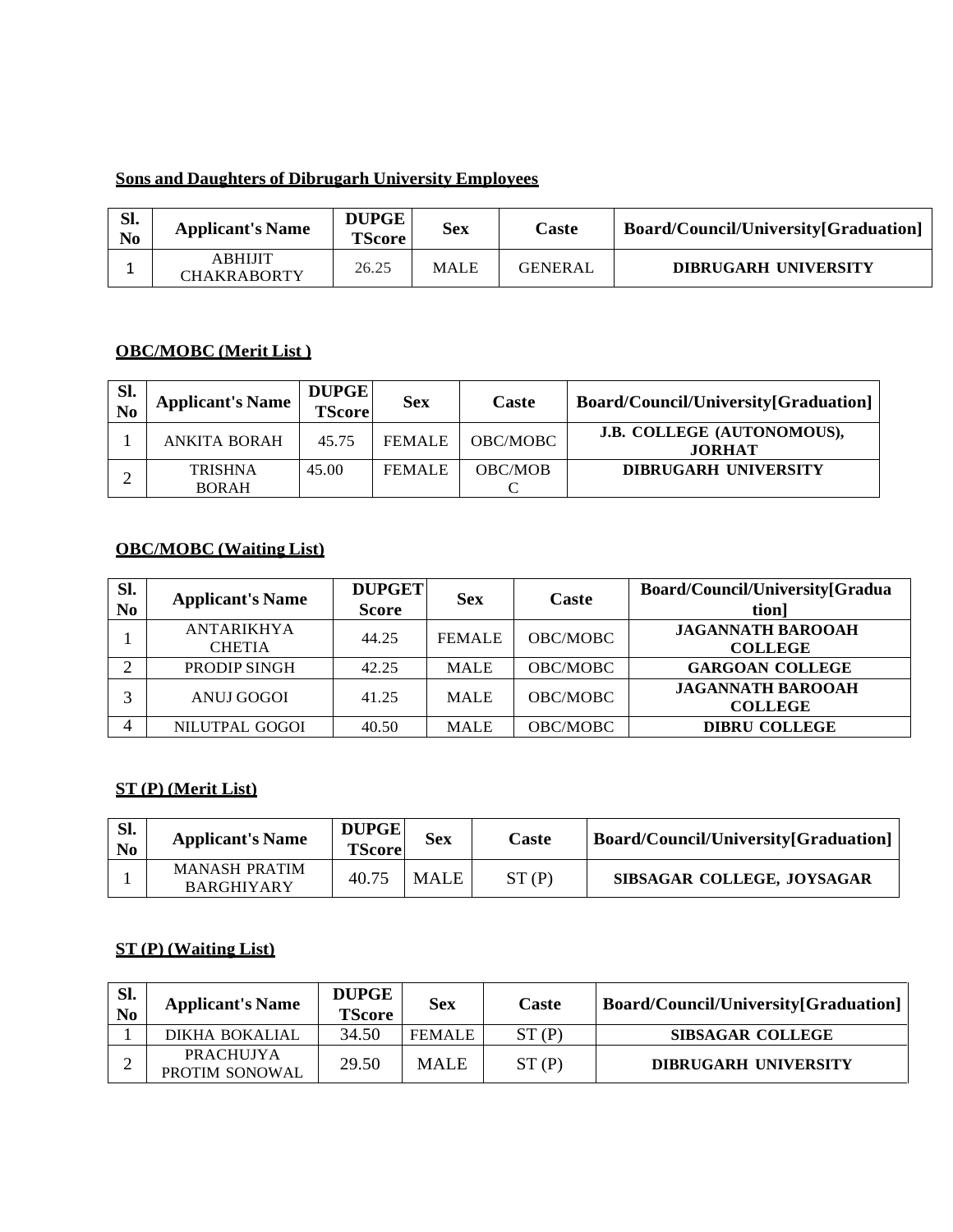# **ST (H)( Merit List )**

| Sl.<br>N <sub>0</sub> | <b>Applicant's Name</b>   | <b>DUPGE</b><br><b>TScore</b> | <b>Sex</b>  | Caste | Board/Council/University[Graduation] |
|-----------------------|---------------------------|-------------------------------|-------------|-------|--------------------------------------|
|                       | JAW CHANG<br><b>SHYAM</b> | 29.75                         | <b>MALE</b> | ST(H) | <b>JAGANNATH BAROOAH COLLEGE</b>     |

# **SC( Merit List)**

| Sl.<br>N <sub>0</sub> | <b>Applicant's Name</b> | <b>DUPGE</b><br><b>TScore</b> | <b>Sex</b>    | Caste | Board/Council/University[Graduation] |
|-----------------------|-------------------------|-------------------------------|---------------|-------|--------------------------------------|
|                       | NIVEDITA DAS            |                               | <b>FEMALE</b> | SС    | <b>DIBRUGARH UNIVERSITY</b>          |

### **SC (Waiting List)**

| Sl.<br>N <sub>0</sub> | <b>Applicant's Name</b> | <b>DUPGE</b><br><b>TScore</b> | <b>Sex</b>  | Caste | Board/Council/University[Graduation] |
|-----------------------|-------------------------|-------------------------------|-------------|-------|--------------------------------------|
|                       | SUBHAM MALAKAR          | 26.00                         | <b>MALE</b> | SC    | JAGANNATH BAROOAH COLLEGE            |

#### *OTHER UNIVERSITY*

### **UNRESERVED (MERIT LIST )**

| Sl. | <b>Applicant's Name</b> | <b>DUPGE</b><br><b>TScore</b> | Sex  | Caste          | Board/Council/University[Graduation] |
|-----|-------------------------|-------------------------------|------|----------------|--------------------------------------|
|     | IKRAMUL HASSAN          | 68.25                         | MALE | <b>GENERAL</b> | <b>COTTON UNIVERSITY</b>             |

# **UNRESERVED (WAITING LIST)**

| Sl.<br>N <sub>0</sub> | <b>Applicant's Name</b>               | <b>DUPGE</b><br><b>TScore</b> | <b>Sex</b>    | Caste           | Board/Council/University[Graduation]                                |
|-----------------------|---------------------------------------|-------------------------------|---------------|-----------------|---------------------------------------------------------------------|
|                       | <b>IPSHITA</b><br><b>BEZBARUAH</b>    | 67.00                         | <b>FEMALE</b> | <b>OBC/MOBC</b> | <b>DUPGET UNIVERSITY</b>                                            |
| 2                     | ANANYA GOGOI                          | 61.50                         | <b>FEMALE</b> | OBC/MOBC        | <b>Cotton University Assam</b>                                      |
| 3                     | <b>DHIRAJ PRATIM</b><br><b>SHARMA</b> | 61.50                         | <b>MALE</b>   | <b>GENERAL</b>  | Arya Vidyapeeth College (Affiliated to<br><b>DUPGET University)</b> |
| 4                     | <b>DIBYA JYOTI</b><br><b>GOGOI</b>    | 60.25                         | <b>MALE</b>   | OBC/MOBC        | PRAGJYOTISH COLLEGE                                                 |
|                       | <b>ANANDITA</b><br><b>BORDOLOI</b>    | 60.25                         | <b>FEMALE</b> | <b>GENERAL</b>  | <b>COTTON UNIVERSITY</b>                                            |
| 6                     | PRIYANKA DAS                          | 59.50                         | <b>FEMALE</b> | <b>GENERAL</b>  | <b>COTTON UNIVERSITY</b>                                            |

# **NCC**

| Sl.<br>N <sub>0</sub> | <b>Applicant's Name</b>          | <b>DUPGE</b><br><b>TScore</b> | <b>Sex</b>  | Caste          | Board/Council/University[Graduation] |
|-----------------------|----------------------------------|-------------------------------|-------------|----------------|--------------------------------------|
|                       | <b>NABADEEP</b><br><b>SHARMA</b> | 44.00                         | <b>MALE</b> | <b>GENERAL</b> | <b>GAUHATI UNIVERSITY</b>            |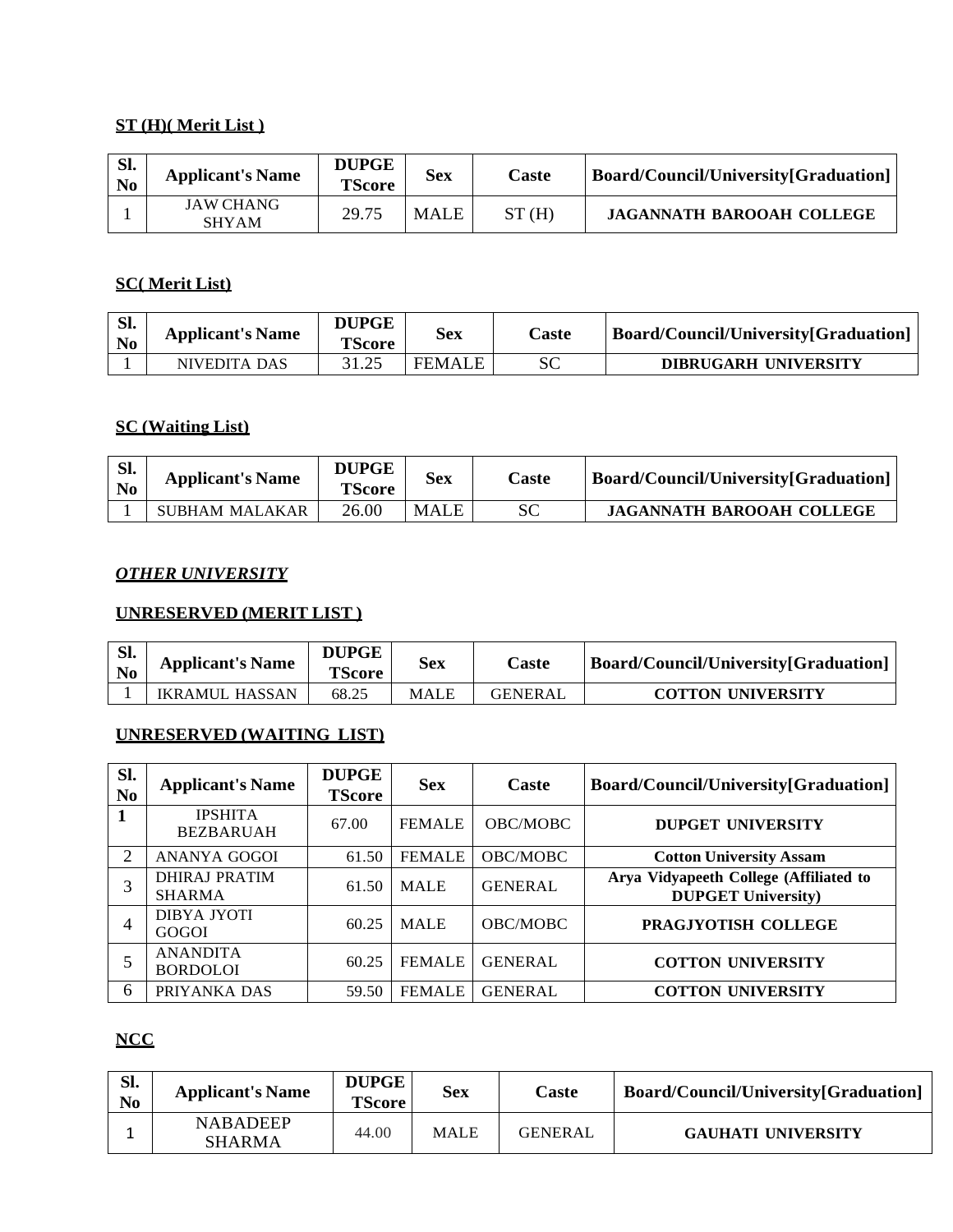# **Tea and Ex-tea Community:**

| Sl.<br>No | <b>Applicant's Name</b> | <b>DUPGE</b><br><b>TScore</b> | Sex  | Caste    | Board/Council/University[Graduation] |
|-----------|-------------------------|-------------------------------|------|----------|--------------------------------------|
|           | UMANG KHARIA            | 37.25                         | MALE | OBC/MOBC | <b>GAUHATI UNIVERSITY</b>            |

# **ST (P)/ST (H)/SC (Merit List)**

| Sl.<br>N <sub>0</sub> | <b>Applicant's Name</b> | <b>DUPGE</b><br><b>TScore</b> | <b>Sex</b>  | <b>Caste</b> | Board/Council/University[Graduation] |
|-----------------------|-------------------------|-------------------------------|-------------|--------------|--------------------------------------|
|                       | ADITYA DAS              | 41.25                         | <b>MALE</b> |              | <b>COTTON UNIVERSITY</b>             |

# **ST (P)/ST (H)/SC( Waiting List)**

| Sl.<br>N <sub>0</sub> | Applicant's<br>Name | <b>DUPGE</b><br><b>TScore</b> | <b>Sex</b>    | Caste | Board/Council/University[Graduation]                       |
|-----------------------|---------------------|-------------------------------|---------------|-------|------------------------------------------------------------|
|                       | <b>JAUM MAIO</b>    | 39.75                         | <b>FEMALE</b> | ST(H) | PRAGJYOTISH COLLEGE, GAUHATI/<br><b>GAUHATI UNIVERSITY</b> |

## **Endowment Seat( Merit List)**

| SI.<br>N <sub>0</sub> | <b>Applicant's Name</b>        | <b>DUPGE</b><br><b>TScore</b> | <b>Sex</b>  | Caste           | Board/Council/University[Graduation]                            |
|-----------------------|--------------------------------|-------------------------------|-------------|-----------------|-----------------------------------------------------------------|
|                       | DHIRAJ PRATIM<br><b>SHARMA</b> | 61.50                         | <b>MALE</b> | <b>GENERAL</b>  | ARYA VIDYAPEETH COLLEGE<br>(AFFILIATED TO DUPGET<br>UNIVERSITY) |
|                       | DIBYA JYOTI<br>GOGOI           | 60.25                         | <b>MALE</b> | <b>OBC/MOBC</b> | PRAGJYOTISH COLLEGE                                             |

# **Endowment Seat (Waiting List)**

| Sl.<br>N <sub>0</sub> | <b>Applicant's Name</b>            | <b>DUPGE</b><br><b>TScore</b> | <b>Sex</b>    | Caste          | Board/Council/University[Graduation] |
|-----------------------|------------------------------------|-------------------------------|---------------|----------------|--------------------------------------|
|                       | <b>ANANDITA</b><br><b>BORDOLOI</b> | 60.25                         | <b>FEMALE</b> | <b>GENERAL</b> | <b>COTTON UNIVERSITY</b>             |
| ↑                     | PRIYANKA DAS                       | 59.50                         | <b>FEMALE</b> | <b>GENERAL</b> | <b>COTTON UNIVERSITY</b>             |
| 3                     | <b>DIPALIDAS</b>                   | 59.25                         | <b>FEMALE</b> | <b>GENERAL</b> | <b>COTTON UNIVERSITY</b>             |
|                       | <b>ANKITA BORAH</b>                | 58.25                         | <b>FEMALE</b> | OBC/MOBC       | <b>GAUHATI UNIVERSITY</b>            |
|                       | <b>TRINAYAN</b><br><b>PHOOKAN</b>  | 56.50                         | <b>MALE</b>   | <b>GENERAL</b> | <b>COTTON UNIVERSITY</b>             |